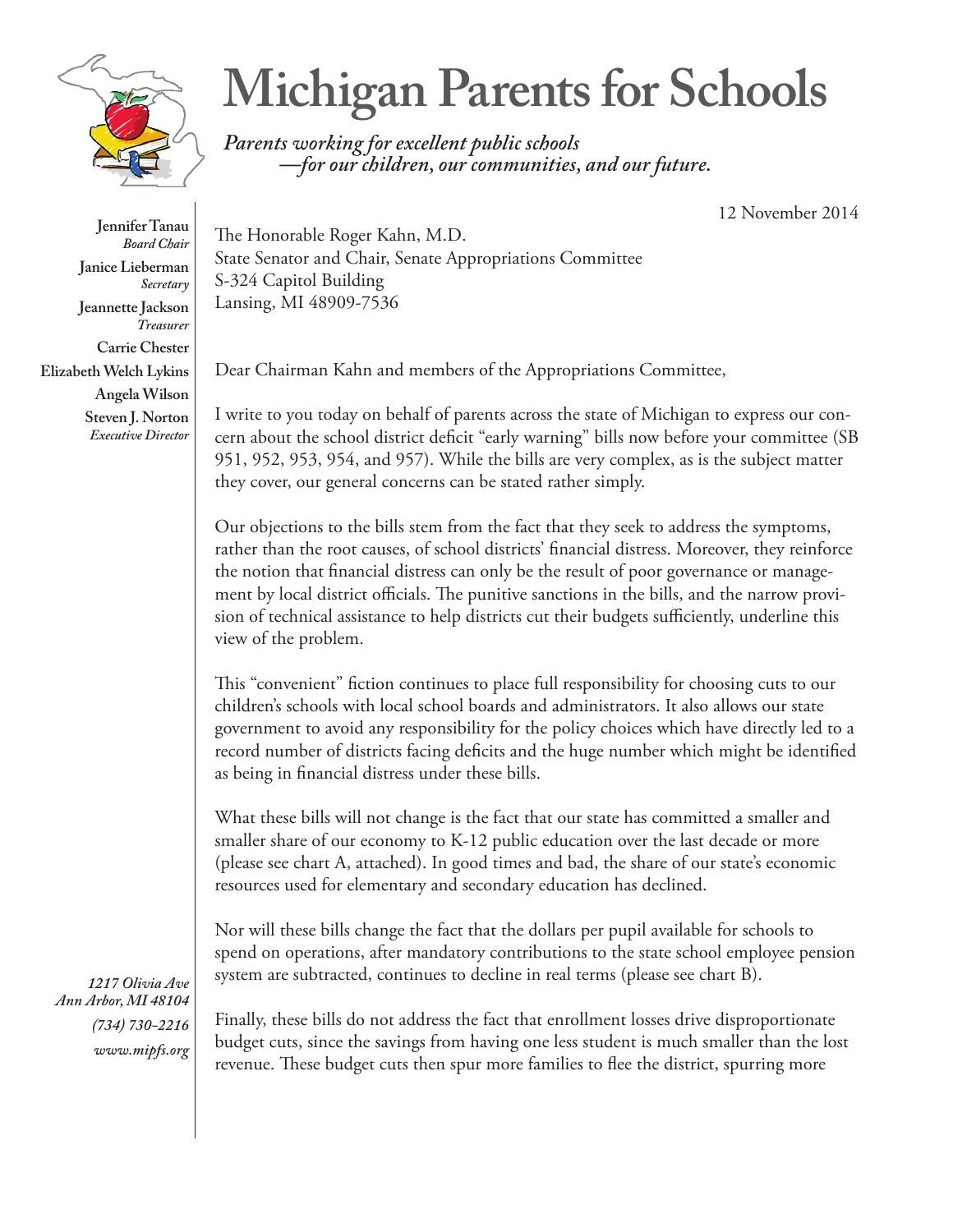budget cuts. We have already seen many districts caught in this "death spiral," and more will fall into it if our school funding policies do not change soon.

We sincerely hope that the Committee will reconsider these bills and instead investigate policy choices that would ensure all districts have the resources they need to provide a quality education to our children today, and in the future. (In this connection, you may find our recommendations submitted to the State Board of Education helpful; they are available here: http://mipfs.org/node/220.)

Respectfully,

St J. Nort

Steven J. Norton Executive Director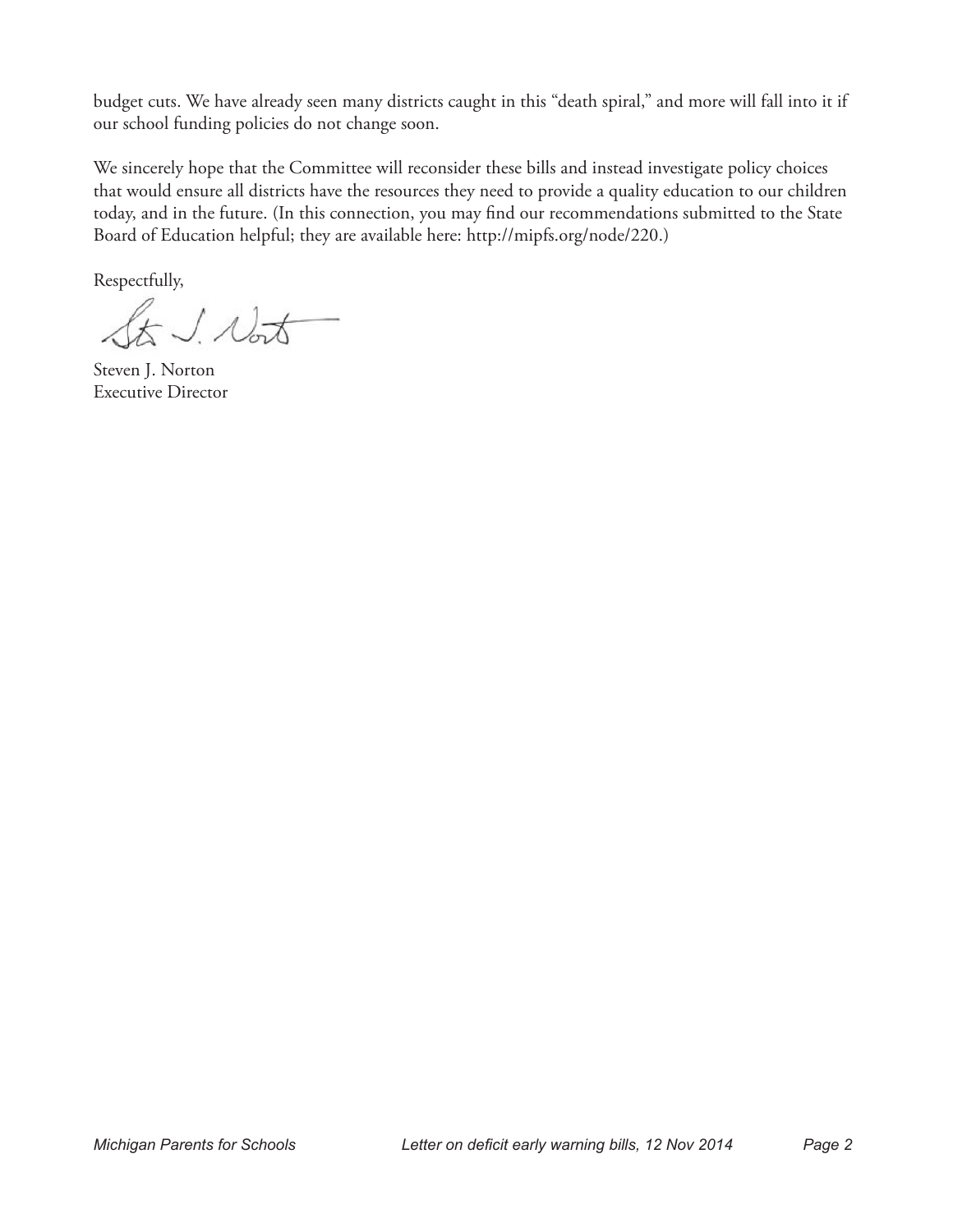